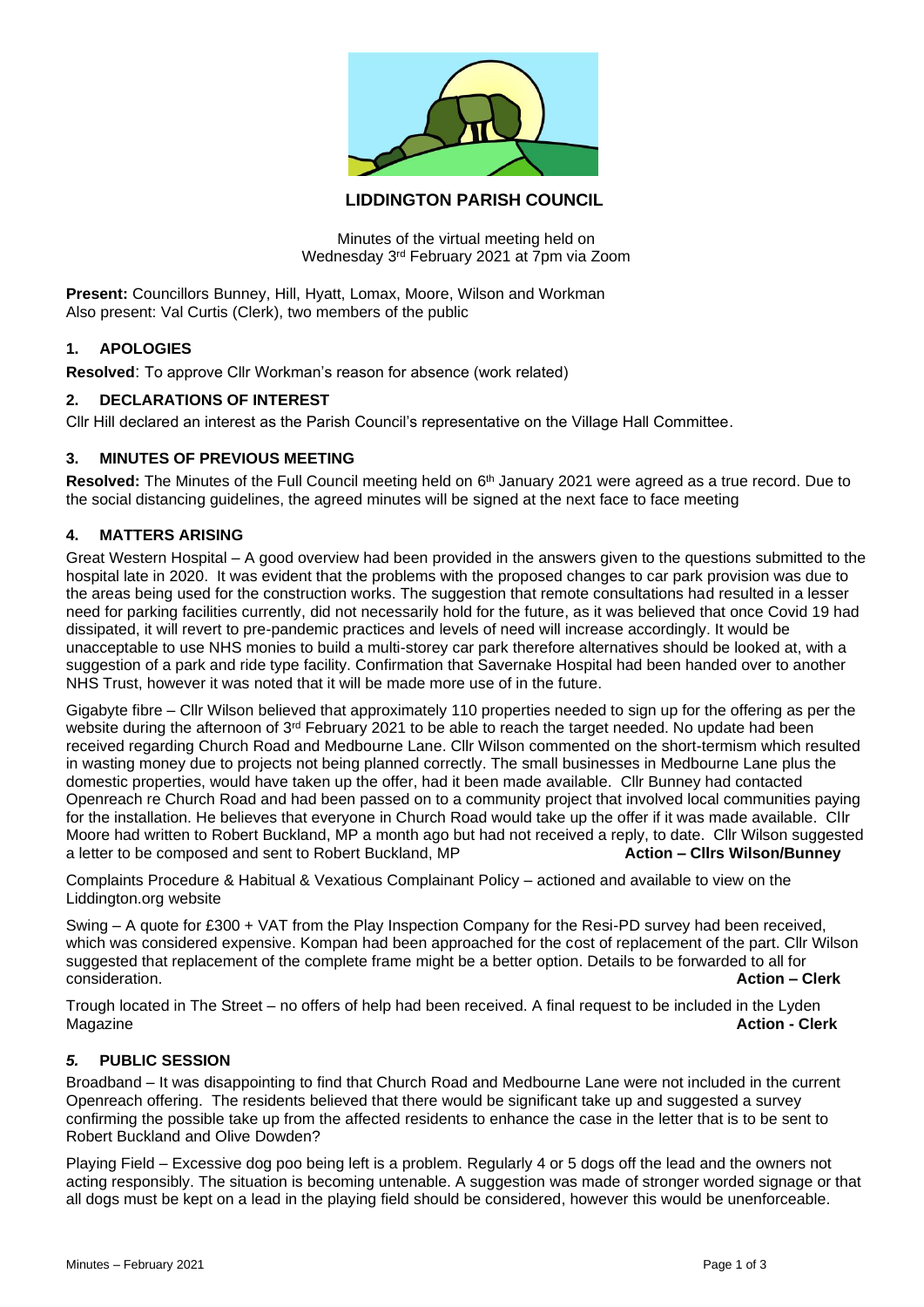The condition of the football pitch, particularly the goal mouths, and both entrances is very poor. The goal mouths were due to be repaired and new turf laid over the Christmas holidays which had not taken place. Clerk to ring the Contractor to find out why and ask about a solution for the entrances. **Action - Clerk**

### **6. PLANNING MATTERS**

## **(a) To consider any planning applications:**

The Meeting noted that no planning applications had been received

# **(b) To note any decisions:**

The Meeting noted that no decisions had been received

# **7. WARD COUNCILLOR REPORT**

No Ward Councillor's report was given as Cllr Sumner was unable to attend the meeting

### **8. FINANCE**

### (a) **To approve payment of the following invoices**:

• Swindon Borough Council – Highway licence - £125.00 –This payment was not approved and is to be disputed.

Resolved: Cllr Wilson proposed the approval of the standing order, recurring payment and to ratify the payment made between meetings. Cllr Bunney seconded the proposal and was unanimously agreed.

- **(b) To approve payment of the following Standing Orders:**
	- Adams & Watt Annual grass cutting contract February instalment £518.57
- **(c) To approve the following Direct Debits:**
- **(d) To approve payment of the following recurring payment**
	- Unlimited webhosting (18/02/2021 17/03/2021) £4.19
- (e) **To ratify payments made between meetings**
	- Zoom Standard pro monthly (February) £14.39
- **(f) To receive the monthly accounts reconciliation** The Meeting agreed that the accounts were in good order. Cllr Moore asked what position the accounts would be at the end of the financial year. The Clerk confirmed, based on expected expenditure approximately £15,000 would be carried forward.

### **9. ALLOTMENTS**

Cllr Moore tabled a written report, added to the minutes in the minute file, on the draft lease received from the Solicitors working on behalf of the Diocese of Bristol, the contents of which were disappointing. He had written to the Parish Council solicitor listing the issues that needing addressing and was awaiting a reply.

### **10. VILLAGE MATTERS**

a) To consider the purchase of a second Speed Indicator Device

The Meeting agreed to defer the decision until the original device, installed by Swindon Borough Council some years ago, had been investigated. A request had been submitted for the trees around the device to be cut back as the assumption was that it was not working due to the sunlight being blocked from the solar panel. **Action - Clerk**

b) Complaint re provision of dog bins

The Meeting understood the residents complaint. However, it was not considered appropriate for a dedicated dog bin to be installed so near to the houses. The litter bin to be relocated to a more suitable location and usage monitored. Cllrs Lomax and Wilson to investigate and identify where to re-site it. Clerk to inform the Contractor and request a regular update. **Action – Cllrs Lomax/Wilson/Clerk**

### **11. DEFIBRILLATOR (10 MINUTES)**

Second Defibrillator - To consider the quote received for the provision of a defibrillator in the kiosk with no power, including a locked cabinet and thermal bag.

Resolved: Cllr Moore proposed the purchase of a device contingent on the phone box being refurbished and a suitable hosting agreement being completed. Cllr Hyatt seconded the proposal and was unanimously agreed.

**Action - Clerk**

### **12. LORD JOEL JOFFE MEMORIAL**

Mrs Moore continued to work on the written piece for hanging in the Church Hall. Cllr Moore to provide measurements of available space to Cllr Wilson who would supply appropriate photographs.

**Action – Cllrs Moore/Wilson**